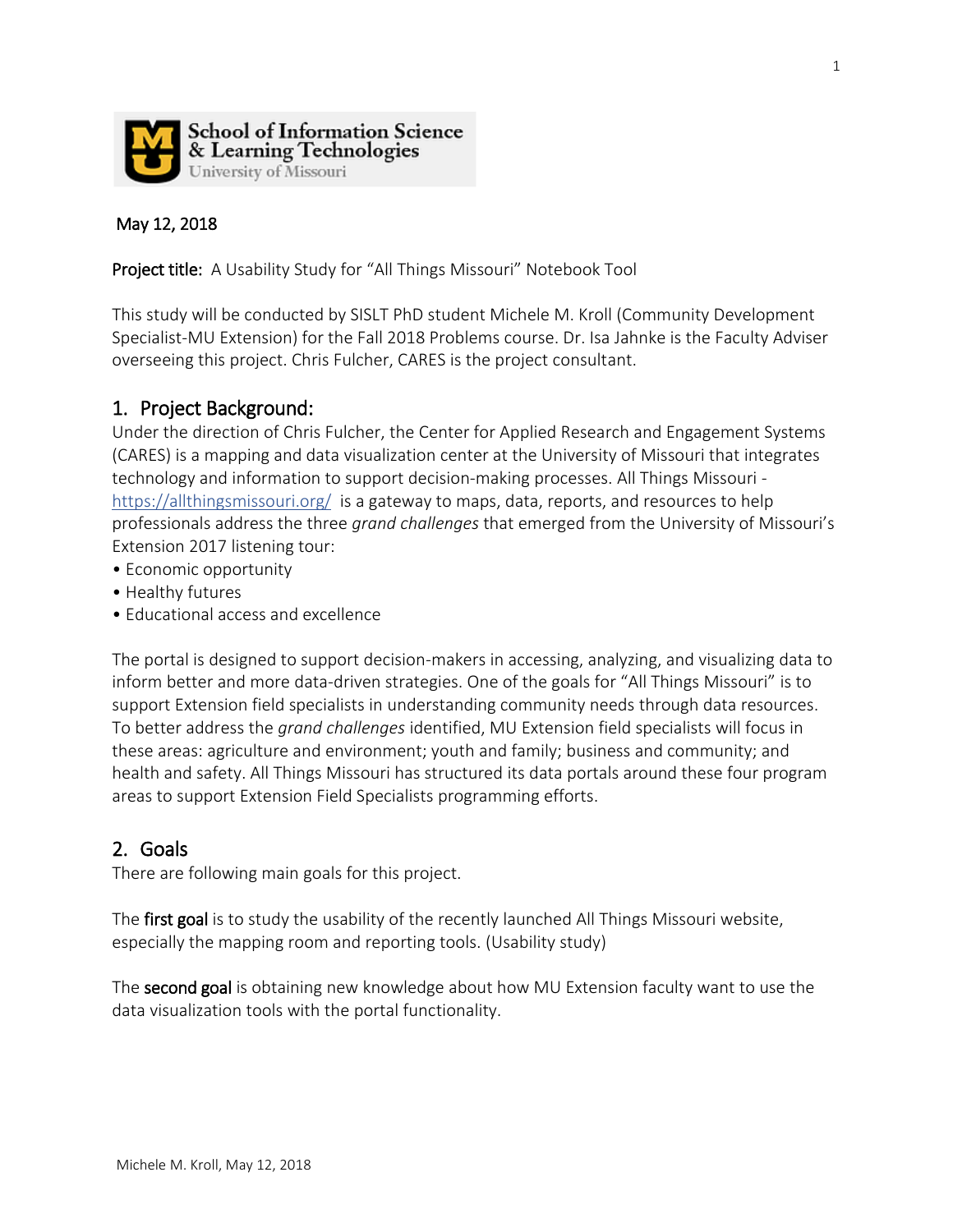## 3. Methods

In order to analyze the usability of the system, user experience feedback will be collected. The usability evaluation incorporates user tasks in order to understand the quality of the user's experience when interacting with the newly designed interface.

M1.1 Task-based Usability with Think Aloud: 12 users will be asked to conduct defined tasks by interacting with the interface. The tasks will be developed together with CARES team. This will be video recorded with Morae. Possible tasks are, for example:

Task 1: (CES)Complete a basic report for your triad (CES) using your program area (youth and family, business/CD; ag and natural resources). Send the report to your email. Task 2: (FS) Complete a basic report for your assigned counties (FS) using your program area (youth and family, business/CD; ag and natural resources). Send the report to your email.

Task 3: Complete a basic map. (insert data type of map) and print map.

M1.2 SUS survey: Users fill the System Usability Scale (SUS) survey, a standardized survey with 10 items that shows a score between 0-100% to assess the system's efficiency (means, if the users can carry out the tasks efficiently (nor not) when using the system).

M1.3 Follow-up Interview: A survey with open ended questions will be filled out to receive additional comments and feedback from users (e.g., tell me about your experience with the systems, what you like, what not; if/how they want to use it in the near future).

M2.1 Focus Group Interview: Two semi-structured focus group interviews with 12 users (each 6 participants with 1-2 hrs. per group) will be conducted; video/audio recorded to collect user preferences and needs. Group 1 interviews are with CES and Group 2 are with Field Specialists.

Location:WC Office in Clinton

## 4. Recruitment & Participants

University of Missouri Extension Faculty from the WC region will be recruited for this project. Wayne Prewitt, WC Regional Director and Michele Kroll will recruit faculty for the study. Group 1 are Community Engagement Specialists and Group 2 are field specialists. Permission has already been received from Wayne Prewitt, WC Regional Director.

### 5. Deliverables

D1. Video-recorded task based evaluation sessions including SUS survey and audio-recorded interviews will be made available to the client via Box.com

D2. Design recommendations (quick and dirty report for the client)

D3. A study report will focus on providing actionable design recommendations that address the portals tools usability, features, and functionality from users' perspective. The report includes an introduction, study background, goals, methods, results, design recommendations, conclusion, references and attachments.